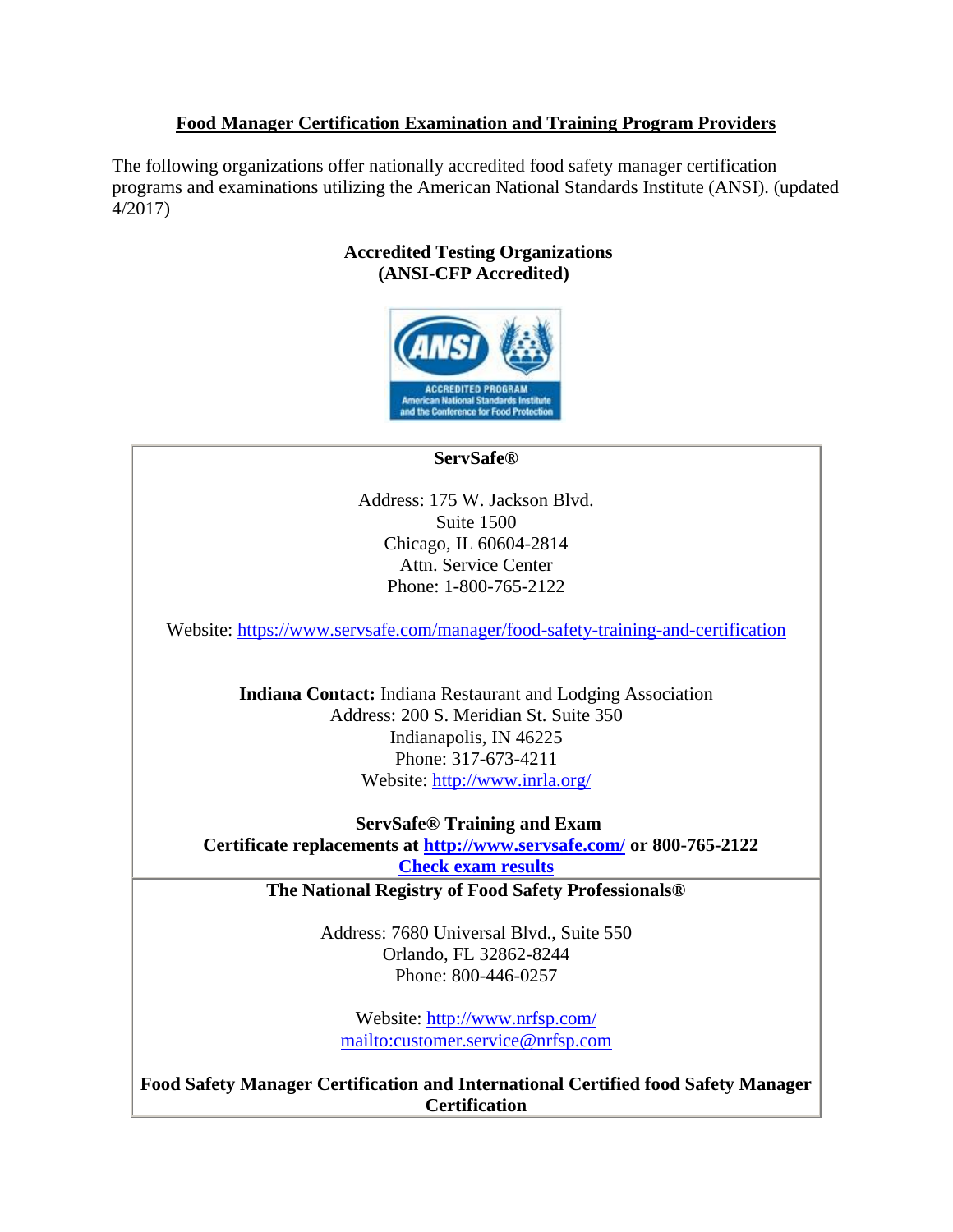### **Prometric, INC**

Address: 2345 Crystal Drive Arlington, VA 22202 Phone: 202-220-0661

Website:<http://www.prometric.com/>

#### **Certified Professional Food Manager®**

## **Above Training/ StateFoodSafety.com**

Address: 507 E. Technology Ave Building C, Suite 3100 Orem, UT 84097

#### **Certified Food Protection Manager (CFPM) Exam**

#### **360training.com, Inc.**

Address: 13801 Burnet Road, Suite 100 Austin, TX 78727 Phone: (888) 360-TRNG (8764)

Website:<http://www.learn2serve.com/food-manager-certification>

**Learn 2 Serve Food Protection Manager Certification** (Proctored by 3rd Party Test Center)

Listed are providers for training and one or more of the approved examinations from the aforementioned accredited testing organizations: This list is subject to change as additional programs are accredited or discredited by the standards set forth by the American National Institute (ANSI) and additional training programs are identified**.** (updated 4/2017)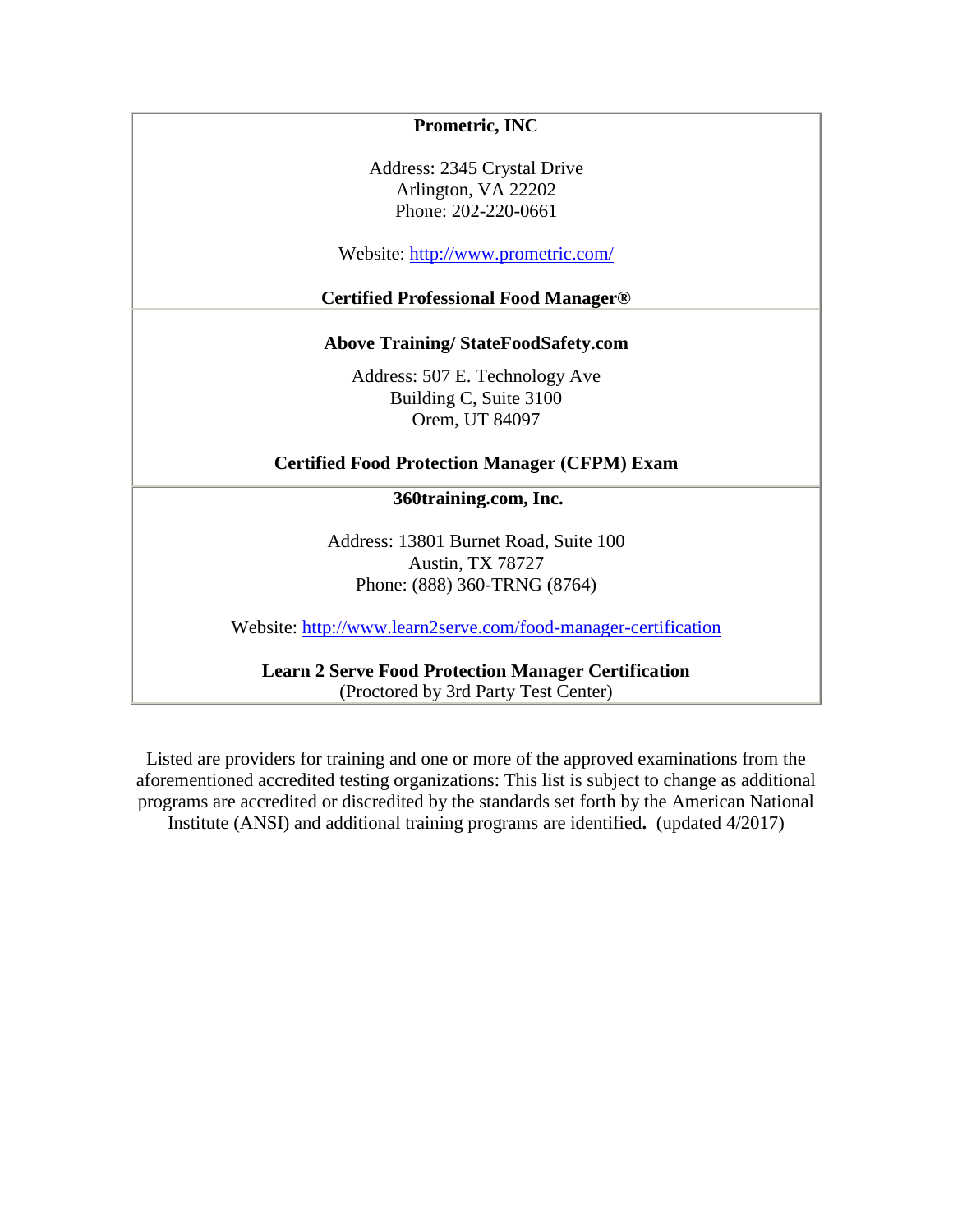**Indiana Restaurant Association ServSafe® Training and Exams** 200 S. Meridian Street Indianapolis, IN 46225 800-678-1957 317- 673-4211 Using the ServSafe® exam **Hoosier Hospitality Consulting** 403 E. 5th Street, Sheridan, IN 46069 317- 650-1126 Contact: Donald Vita Website: <http://www.hoosierhospitalityconsulting.com/> Email:

[donald.vita@hoosierhospitalityconsulting.co](mailto:donald.vita@hoosierhospitalityconsulting.com)

[m](mailto:donald.vita@hoosierhospitalityconsulting.com) Using the ServSafe® Certification Exam Offering Classes in Spanish effective May 2017

### **Danger Zone Consulting, LLC**

14565 Cherry Tree Road Carmel, IN 46033 317- 571-8026

Internet[:dangerzone41-140@prodigy.net](mailto:dangerzone41-140@prodigy.net)

Contact: Melissa Ackerman Using the ServSafe® Exam 2017 [Class Schedule](http://www.in.gov/isdh/files/Copy%20of%202017%20DZC%20ServSafe%20Class%20Schedule.pdf)

# **Kimberly Blakeley**

Independent National Food Safety Administrator 317-640-0262 Mobile Email: [foodcertification2011@yahoo.com](mailto:foodcertification2011@yahoo.com) [www.kimberlyblakeley.com](http://www.kimberlyblakeley.comcontact/) Contact: KimBerly Blakeley Offering Statewide On-site Group Training using: ServSafe, NRFSP & Prometric Administrator/proctor HACCP Trainer

**TAP Series, LLC** 5655 Lindero Canyon Rd., Suite 501 Westlake Village, CA 90362 888-826-5222, ext. 101 FAX: 818-889-8798 Contact: George Roughan, Managing Partner, TAP Series, LLC Email: [gr@tapseries.com](mailto:gr@tapseries.com) [www.tapseries.com/](http://www.tapseries.com/)

**Purdue Extension** Extension offices offer a variety of courses on food safety as well as testing. Contact your county l Purdue Extension office **Marion County (Indianapolis)** Christina Ferroli, Ph.D., R.D.N., F.A.N.D. 317-275-9305 Email: [ferroli@purdue.edu](mailto:ferroli@purdue.edu)

> Extension Educator Purdue Extension – Marion County Indiana State Fair Grounds Discovery Hall, Ste. 201  $1202$  E.  $38^{th}$  St. Indianapolis, IN 46205 ServSafe instructor/exam

**AboveTraining, Inc./StateFoodSafety.com** Online Food Manager Certification Training Course 801-494-1416 Contact: Aubrey Pontius

**Qinghua (Reed) Zhang** 2645 W. Chapel Dr. Saginaw, MI 48603 720-810-1031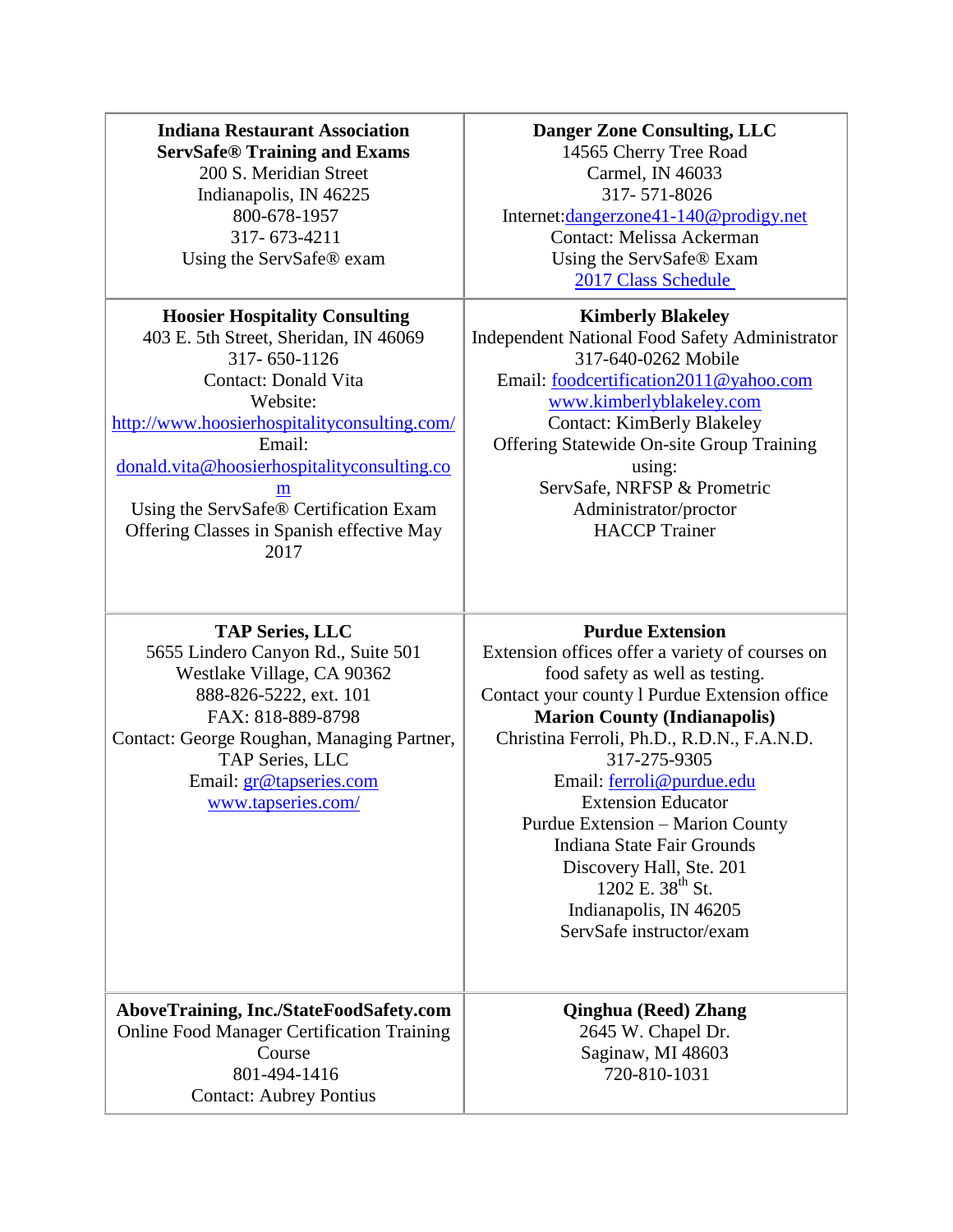Email: [apontious@statefoodsafety.com](mailto:apontious@statefoodsafety.com) <http://www.statefoodsafety.com/> Note: online food manager training - refer to all 4 National Exams

**Online Training** 5728 Bedford Street Pasco, WA 99301 Contact: Aaron Jensen or Sal Rastegar Coordinator/Continuing Education 800-956-0333 or 866- 827-2738 FAX: 509- 542-8869 Internet:<http://www.foodsafety.com/> Email: [ajensen@LearnAtVivid.com](mailto:ajensen@LearnAtVivid.com) or [SRastegar@LearnAtVivid.com](mailto:SRastegar@LearnAtVivid.com) Using National Registry Exam

#### **NSF International, Inc. NSF Training & Education Services** 789 N. Dixboro Road

Ann Arbor, MI 48105 Phone: 800/NSF-MARK

Internet:<http://www.nsf.org/> Contact: Training Phone. 734-827-5600 Using all of the ANSI approved exams

# **Paster Training, INC™**

Food and Alcohol Training Center for Excellence 25 Swinehart Road Gilbertsville, PA 19525 610-970-1776 866-394-1776 FAX: 484-415--14-

## [www.PasterTraining.com/](http://www.pastertraining.com/)

Providing: ServSafe and Prometric Food Safety certification, TIPS training, HACCP, PCQI, Consulting and Expert Witness services

> **360training.com, Inc./ DbaLearn2Serve.com** 13801 Burnet Road, Suite 100 Austin, TX 78727 888- 360-TRNG (8764)

# **[zh\\_quinghua@netzero.net](mailto:zh_quinghua@netzero.net)**

**Smart Systems** P.O. Box 702 Mishawaka, IN 46546 Contact: Michael Miller 800-348-0823 FAX: 877-272-3388 Email: [Michael@smart-4.com](mailto:Michael@smart-4.com) Using the ServSafe® exam

**Premier Food Safety** 1532 West Commonwealth Ave. Suite A, Fulerton, CA 92833 800-676-3121 FAX: 714-451-0056 Contact: Customer Service Representative Website:<http://www.premierfoodsafety.com/> Email: [info@premierfoodsafety.com](mailto:info@premierfoodsafety.com) On-line and home study courses Provide all National Exams

## **Safe Food Handlers Corporation**

665 South Farmingdale Road New Berlin, Illinois 62670 888-793-5136 FAX: 217-793-5163 Internet:<http://www.sfhcorp.com/> Email[:sfhcorp@aol.com](mailto:sfhcorp@aol.com) Contact: Ron Thomas Using the National Registry exam

**FOODSAFETYSOLUTIONS.ORG** Contact: Rodney Hanner Website:<http://www.foodsafetysolutions.org/> Email: [rch@foodsafetysolutions.org](mailto:rch@foodsafetysolutions.org) 888- 544-6665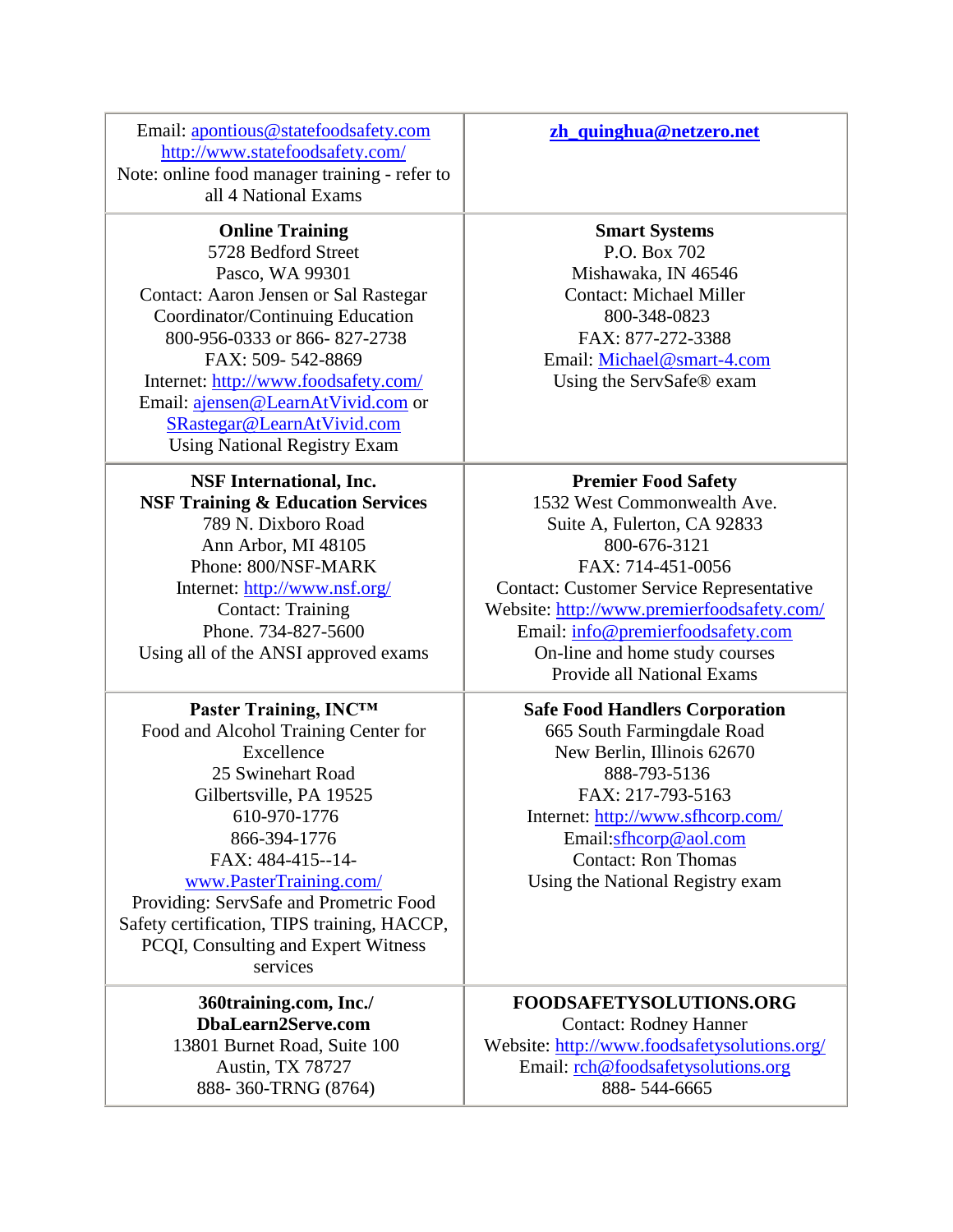| FAX 512)-441-1181<br>Website: http://www.learn2serve.com/food-<br>manager-certification<br>Email: dini.nash@360training.com<br>Learn2Serve Food Manager Training Course<br><b>Using National Food Protection Manager</b><br>Exam                                                     | Using the ServSafe® exam                                                                                                                                                                                                                                                                                       |
|--------------------------------------------------------------------------------------------------------------------------------------------------------------------------------------------------------------------------------------------------------------------------------------|----------------------------------------------------------------------------------------------------------------------------------------------------------------------------------------------------------------------------------------------------------------------------------------------------------------|
| <b>SuperSafeMark®</b><br>Food Marketing Institute<br>2345 Crystal Drive, Suite 800<br>Arlington, VA 22202<br><b>Contact:Gwen Lee</b><br>Email: glee@fmi.org<br>202-220-0661<br>Internet: http://www.supersafemark.com/<br>Using the National Registry exam entitled<br>SuperSafeMark | <b>Food Service Certification And Examination</b><br><b>Contact: Dale Heizer</b><br>Website:<br>www.FOODSERVICECERTIFICATION.ORG<br>Email:<br>INFO@FOODSERVICECERTIFICATION.OR<br>G<br><b>TOLL FREE Phone: 844-737-8723</b><br>317-974-9951<br>TEACHING & Using the ServSafe® exam                             |
| <b>IVY TECH COMMUNITY COLLEGE</b><br>Certification exam appointments may be<br>made at www.ivytech.edu/schedulenow                                                                                                                                                                   | <b>Region 8 Central Indiana</b><br><b>Jen Love-Tillotson</b><br>Program Manager<br>50 West Fall Creek Parkway, North Drive                                                                                                                                                                                     |
| <b>Region 1 Northwest</b><br>Josephine Blockson<br>1440 E. 35th Ave.<br>Gary, IN 46409                                                                                                                                                                                               | Indianapolis, IN 46208<br>317-921-4808<br>jlovetillotson@ivytech.edu                                                                                                                                                                                                                                           |
| 219-981-4430<br>jblockso@ivytech.edu                                                                                                                                                                                                                                                 | <b>Region 9 Richmond</b>                                                                                                                                                                                                                                                                                       |
| <b>Region 2 North Central</b><br>Tanya Wichlacz<br>220 Dean Johnson Blyd<br>South Bend, IN 46601<br>574-289-7001 ext. 5357<br>twichlac@ivytech.edu                                                                                                                                   | Connie Ganger, M.A., Proctor<br><b>Certification and Workforce Assessment Center</b><br>Ivy Tech Community College McDaniel Hall<br>Room 1128<br>2357 Chester Blvd, Richmond IN 47374<br>765-966-2656 ext. 4134<br>Email: cganger1@ivytech.edu<br>For Appointment concerns call 765-966-2656<br>extension 4133 |
| <b>Elkhart Campus</b><br><b>Suzanne Alfrey</b><br>22531 County Road 18                                                                                                                                                                                                               | <b>Manager for Richmond Center</b><br>Gail D. Riggs, BA<br><b>Certification Workforce Assessment Center</b>                                                                                                                                                                                                    |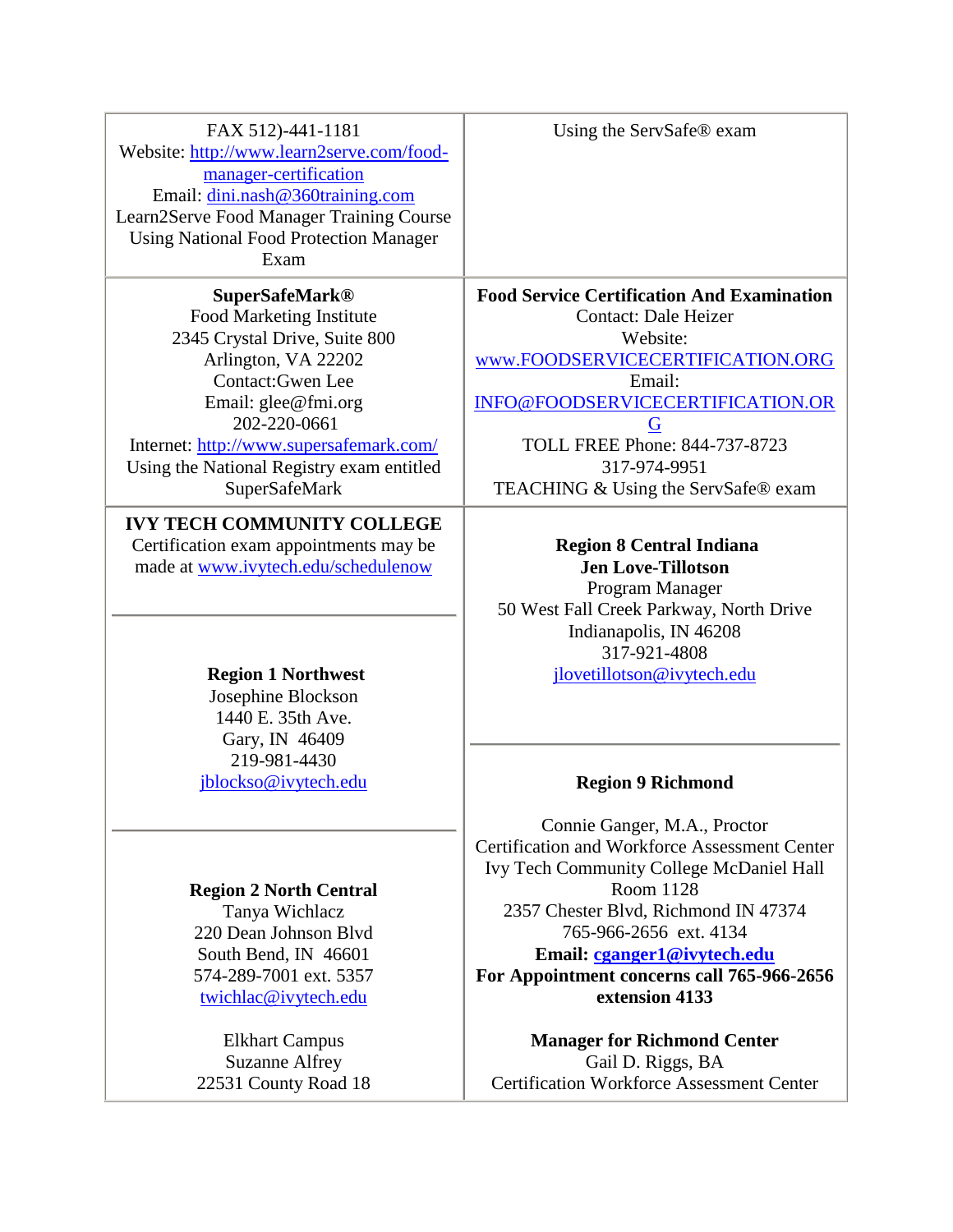Goshen, IN 46528 574-830-0375 ext. 4400

Warsaw Campus Luke Pinkerton 2545 Silveus Crossing Warsaw, IN 46582 574-267-5428 ext. 7235 [Lpinkerton1@ivytech.edu](mailto:Lpinkerton1@ivytech.edu)

**Region 3 Northeast IN** Kaylene Smith 3800 N. Anthony Blvd. Fort Wayne, IN 46805 260-480-4185 [ksmith807@ivytech.edu](mailto:ksmith807@ivytech.edu)

**Region 4 Lafayette** Sandra Dragoo 823 Park East Blvd. Lafayette, IN 47903 765-269-5870 [sdragoo@ivytech.edu](mailto:sdragoo@ivytech.edu)

**Region 5 Kokomo** Stephanie Reitan Program Manager 1701 Touby Pike

Kokomo, IN 46901 765-252-5476

**Region 7 Wabash Valley** Amy Akers 1700 East Industrial Dr.

Terre Haute, IN 47803

Manager - McDaniel Hall Ivy Tech Community College 2357 Chester Blvd. Richmond, IN 47374 [griggs@ivytech.edu](mailto:griggs@ivytech.edu765-966-2656) 765-966-2656, Ext: 4135 765-962-8741 Fax

**Region 11 Southeast**  April Garrison 590 Ivy Tech Drive Madison, IN 47250 812-265-2580 ext. 4184 [ragarrison15@ivytech.edu](mailto:ragarrison15@ivytech.edu)

Lisa Sparks 50 Walnut St. Lawrenceburg, IN 47025 812-537-4010 ext.5289 [Lsparks1@ivytech.edu](mailto:Lsparks1@ivytech.edu)

**Region 12 Southwest** Debby Weis 3501 First Ave. Evansville, IN 47710 812-429-9810 [R-12corpserve@lists.ivytech.edu](mailto:R-12corpserve@lists.ivytech.edu)

> **Region 13 Sellersburg** Does not offer

**Region 14 Bloomington** Katrina Jones 200 Daniels Way Bloomington, IN 47404 812-330-6042